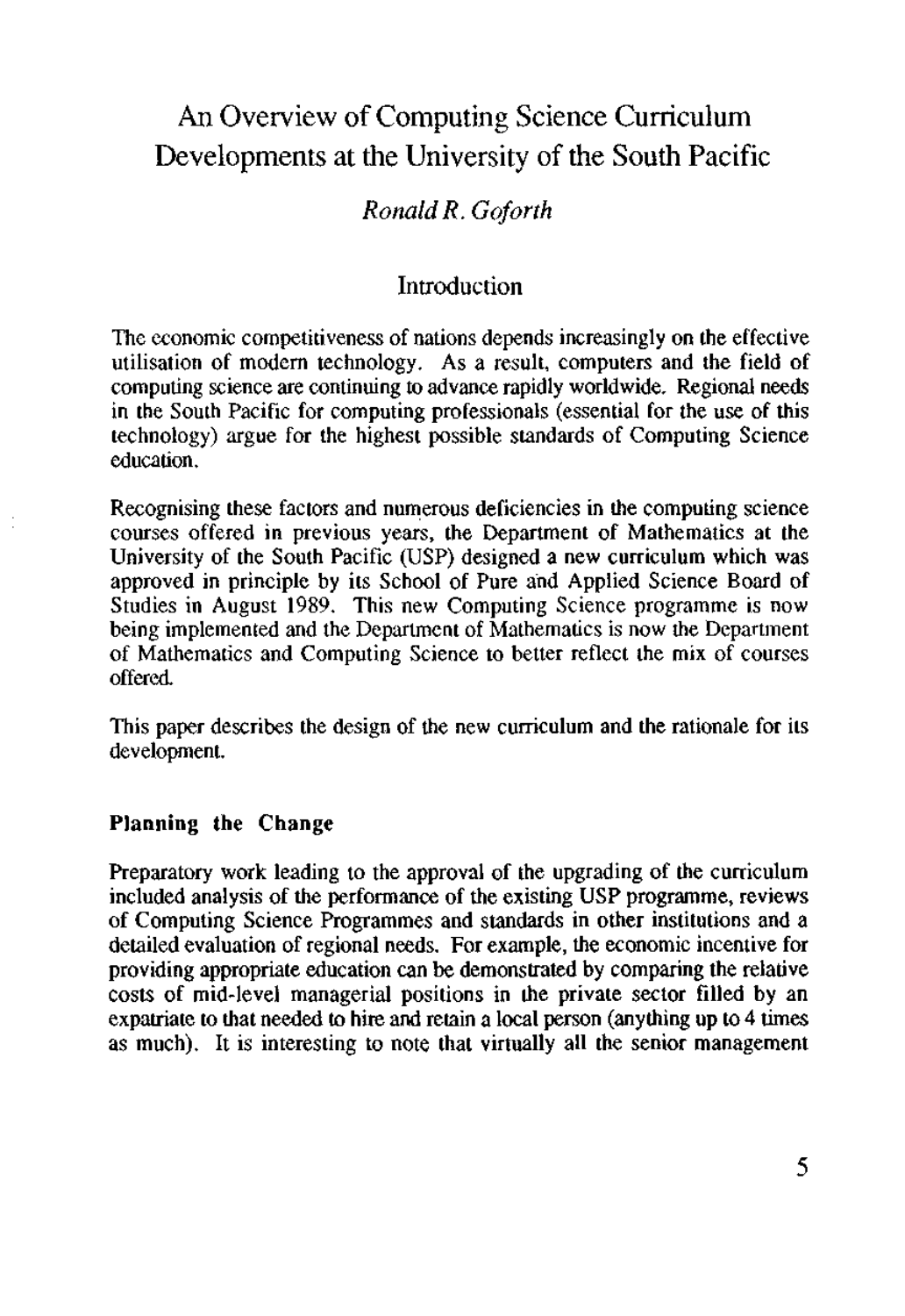positions in data processing/information services in the region are currently held by expatriates.

The exercise documented here was a necessary first step to ensure that educational resources were well directed to satisfying both exisiting and future needs for graduates in a way consistent with the objectives of the University. As resources dedicated to tertiary education are likely to remain severely limited, it was essential to address the issue of the relevance of the new academic programme. Public awareness of the economic efficiency of a domestic supply of computing professionals would encourage continued support.

# **Evaluating the training of computer personnel in Fiji and the region**

Approximately 1200 people a year receive one or more weeks of in-house computer training by different organisations. Diploma and certificate studies at the Fiji Institute of Technology (FIT) and certificate studies at private business schools satisfy a need for small businesses and routine work but do not qualify for the more demanding positions starting at the programmer/systems-analyst level. Although people are recruited, largely because of their ostensible handson skills, they require significant additional training to qualify them for more responsible positions. (There bas been and still continues to be a serious shortage of technically trained personnel due to migration. A significant part of the regional demand for computing personnel is for the replacement of those lost in the so-called "brain-drain").

Essentially all the major employers of computing professionals report that there are two levels of computer employees, senior and junior, and for senior level and other positions requiring extensive technical experience and competence, the predominant source is overseas (Australia, New Zealand, Sri Lanka, etc.). This information comes from a set of interviews. with a number of managers of data processing or information services sections of private sector companies or government agencies.\*

More details are given in a Department of Mathematics and Computing Science Position Paper: "New Curriculum Development and Programme Management for Computing Science at The University of the.South Pacific." Where other such additional information is available for related items in this paper, they are marked with "\*". The working paper is available on request from the Department.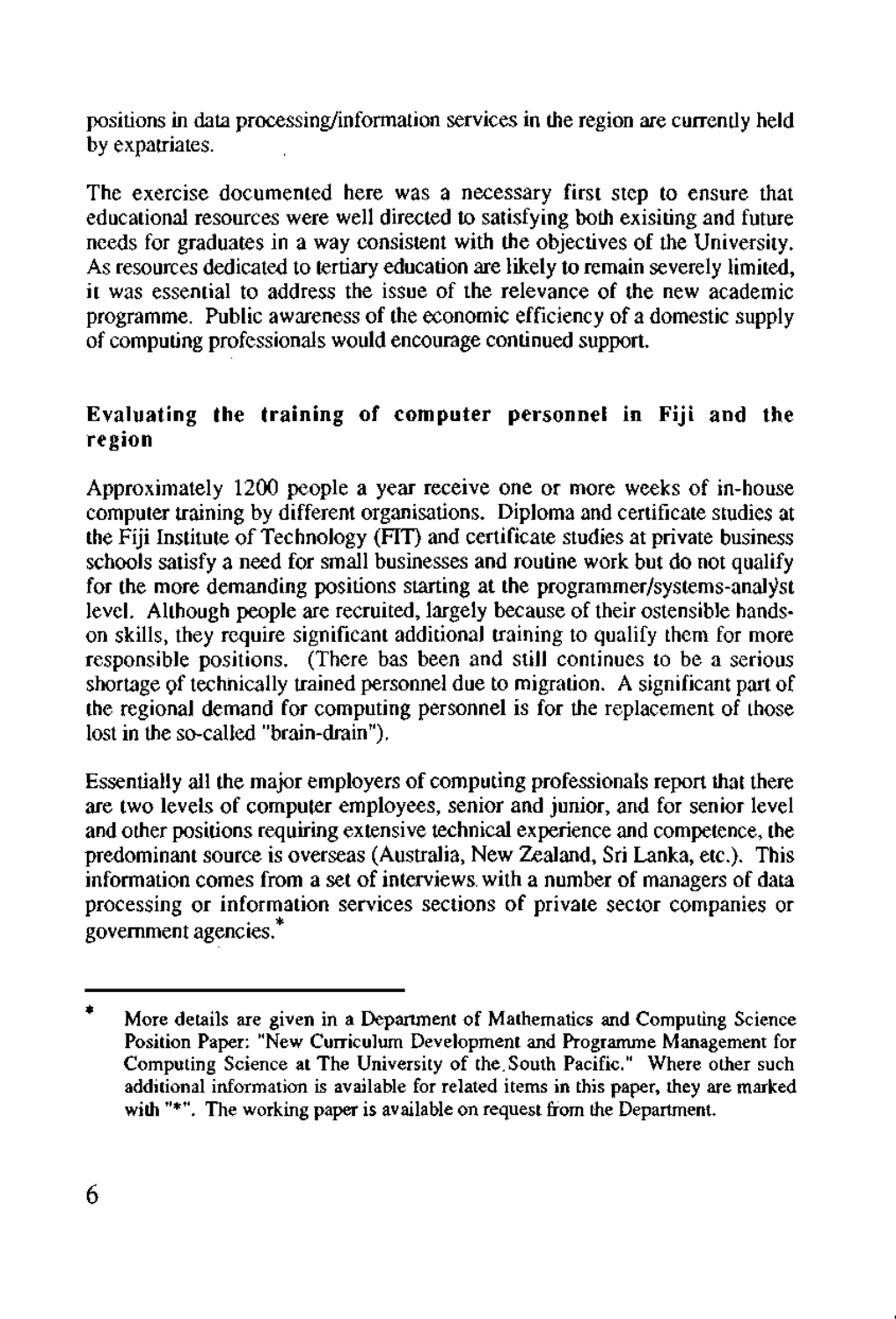For entry-level and junior positions, candidates are identified within the organisation for transfer to computing positions or are recruited locally. In both cases, extensive internal training is needed and this is so even when the candidate has a locally acquired degree, diploma or certificate indicating that the training received did not have content fully relevant to regional needs and was not of sufficient academic depth.

# **Objectives of the New Computing Science Curriculum**

In response to an analysis of regional training needs and the current role of USP in computing science education, several broad curriculum objectives\* were elucidated. They were:

- The Computing Science curriculum must be consistent with the broad aims and objectives of a university education. This included the need to provide a comprehensive education to prepare graduates for full professional and management-level positions. Graduates should also be qualified for admission to overseas post-graduate courses and programmes in computing science.
- The programme should be responsive to regional needs. This should embody a recognition of the need to foster regional economic growth by the appropriate education of computer professionals.
- The Computing Science staff at the University should be available as a resource base for consultancy, as advisory agents to governments, and to give special (on-demand) training.
- The programme should plan for optimum use of resources (human and other) and should produce qualified graduates in numbers consistent with market demand.

#### *Specific Issues*

To develop and implement these new objectives, a number of detailed issues had to be addressed and resolved. First of all, as noted in the introduction, the SPAS Board of Studies approved the new curriculum in principle and allowed for an expansion in course offerings. It was understood, however, that no additional resources would be provided for the implementation of these changes.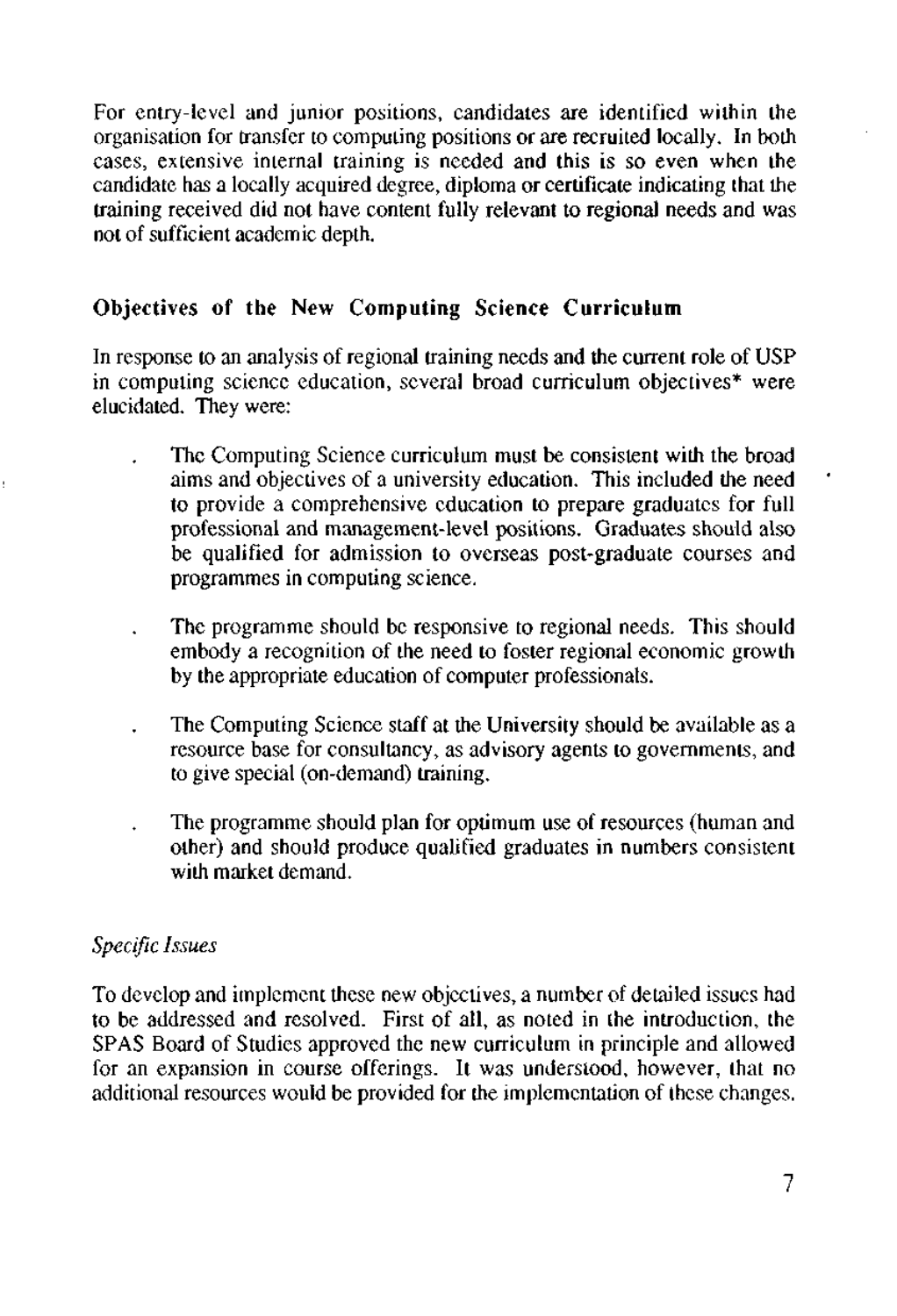The implementation of the new curriculum is consistent with that requirement although the programme would benefit dramatically from an increase in academic resources. The response has been coupled to the availablity and efficient use of existing resources.

#### *Selection*

Computing Science classes will be restricted in size to accommodate resource constraints, to provide adequate instruction and to balance regional needs. This will ultimately generate about 20 qualified graduates each year.

In the introductory course MA 153 (as described later) grades and aptitude tests will be used to qualify students for admission to the Mathematics degree with a Computing Science major. The likelihood of graduating significant numbers with Computing Science majors will be enhanced by this.

#### *Proficiency*

The new curriculum has been designed to develop programming proficiency. (This is a significant advance over providing only a general awareness of programming concepts which was all that was possible previously). Concentration on a single high-level language (Pascal), problem analysis and algorithmic development occurs early in the course sequence. The students will have a limited exposure to FORTRAN, COBOL, and C programming languages; this should be adequate to facilitate professional transition to the use of these languages.

#### *Continuity*

The introductory course will be maintained as

- a service course in applied computer skills for other degree programmes, using packaged software;
- a terminal course for basic computer literacy;  $\overline{\phantom{a}}$
- a qualifying course for major studies in Computing Science; and ÷
- the Extension introduction to computers course.  $\overline{\phantom{a}}$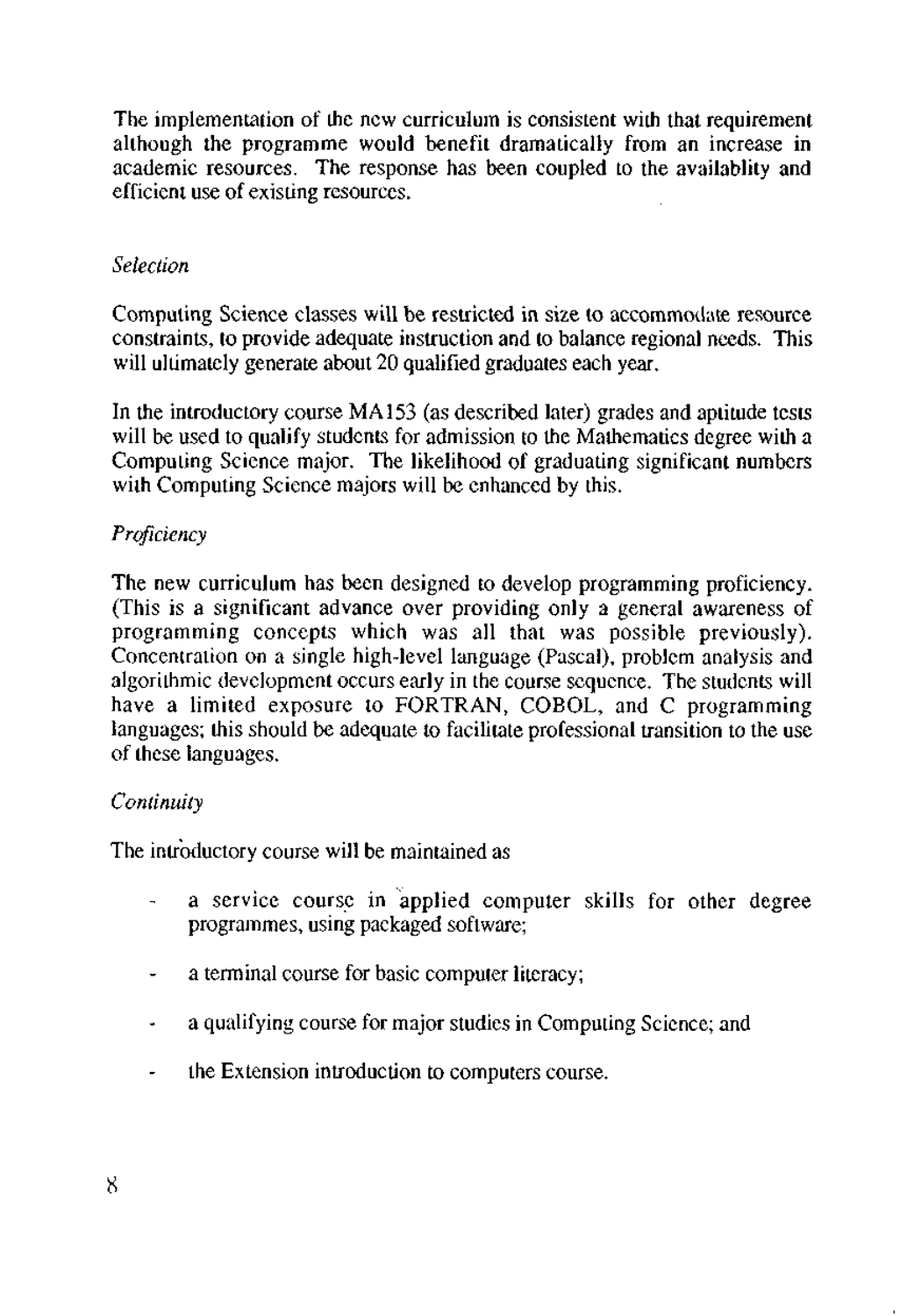# **The New Curriculum**

The Department of Mathematics and Computing Science offers, as of the 1990 academic year, three possible majors: Mathematics, Computing Science, and Mathematics and Computing Science. The major in Computing Science is made possible by having 6 units (rather than the 3 previously offered by the Department)\* in this discipline. For students with a major in Computing Science all six Computing Science courses are required.

Prior to 1990, the 3 units offered provided the students with a total of 168 lecture hours and 43 hours of tutorials. The new programme doubles these figures to about 350 lecture hours and 85 tutorial hours. These hours are low by international standards which are typically in the order of 500 to 650 lecture hours for computing science and 1000 to 1250 lecture hours for computer engineering undergraduates. The new courses do, however, respond adequately to regional needs at this time.

## *The New Courses*

- MA153 *"Survey of Computing Science and Information Technology" -* an entry level service course, designed primarily to train users of standard software packages (word processing, spreadsheet, and database). It is also necessary (with aptitude testing) for a degree student intending to major in Computing Science.
- MA154 *"Introduction to Computing Science" -* the first computing science course designed to lay the foundation for further studies in this discipline. Problem solving and algorithms are stressed using the Pascal modern high level language.
- MA253 *"Data Structure and Algorithms"* introduces the principle data structures required in the construction of programs for sorting, searching, and string manipulation.
- MA254 *"Computer Organisation" -* aims to provide an understanding of current computing equipment and the relationship between hardware and software. It provides a general foundation for further training, particularly for systems analysis.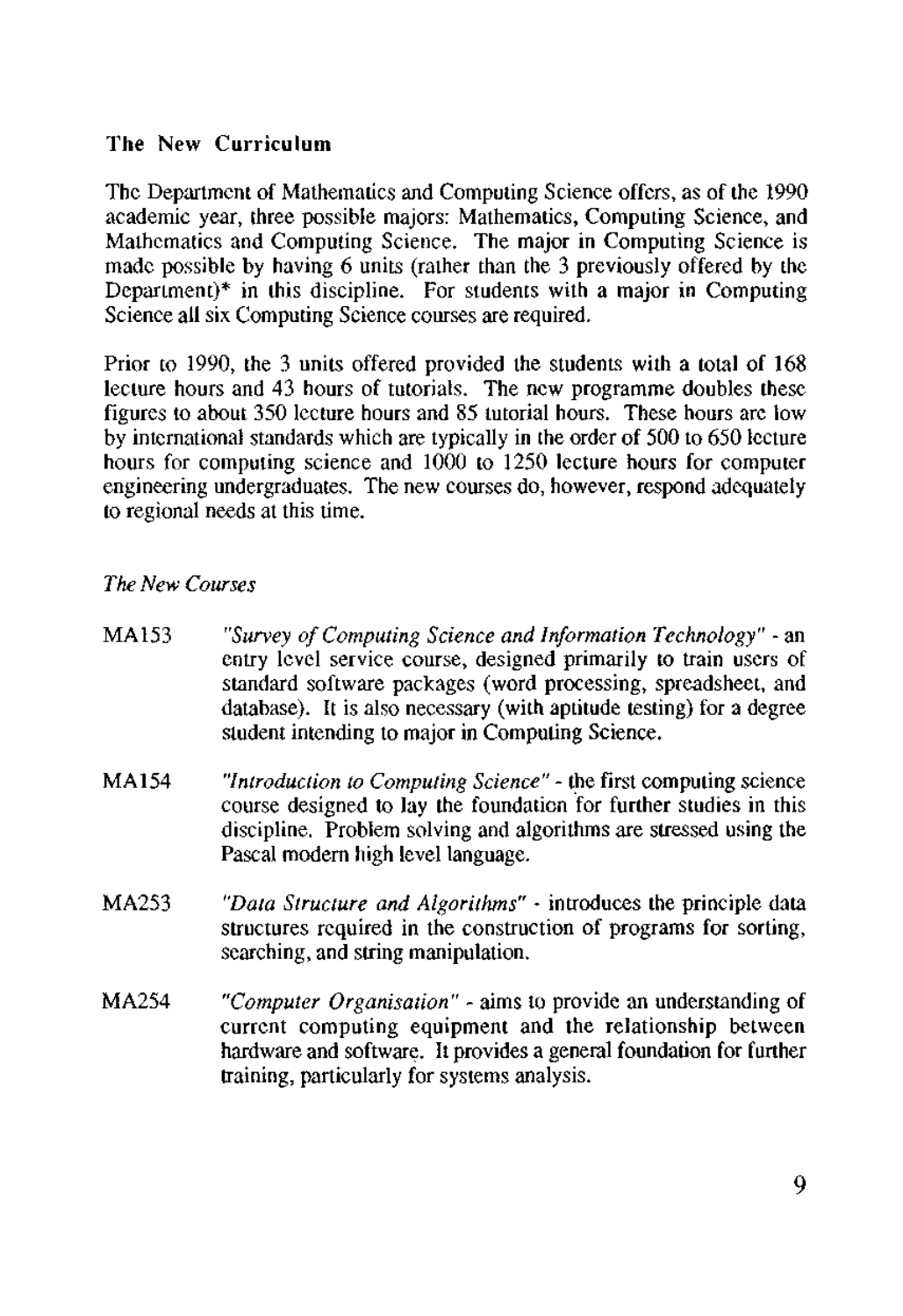- MA353 *"Software Engineering" -* essential for those intending to become involved in software production. This course concentrates on the techniques and methodologies needed for efficient production of software.
- MA354 *"Database Management Systems"* a foundation for information systems, the largest use of computers in the region.

# **Implementation**

Two basic options for the implementation of the new courses were considered: first, to phase-in the new courses over 2 years as the older ones were being phased-out and second, to offer immediately all 6 new courses with 3 new courses offered in Semester I, 1990 and the remaining 3 new courses in Semester II, 1990.

The first option involved no overlap of courses with the expectation that most students would be completely in one stream or the other. The major disadvantages of this approach were thought to be delay in offering the improved courses to part-time students and a risk that the full implementation of the new courses might be aborted due to uncontrolled circumstances later on.

The second approach, which has been adopted, clearly provided a quicker response to the urgent need for qualified Computing Science graduates. Another practical factor influencing the choice and favouring this option was the shortterm availability of a larger than normal number of staff who could support the added work load of the conversion.

Standard aptitude testing\* is an essential part of the programme design. It will be used to identify those students likely to succeed in subsequent computing science courses. Only with better and earlier identification of students likely to succeed can class sizes be maintained at levels commensurate with good pedagogical practices and well qualified graduates. Testing provides a reasonable means of controlling class size and composition.

# **Costs and Benefits of the New Programme**

As noted before, the immediate full implementation of the new curriculum will significantly increase the workload of academic staff developing new materials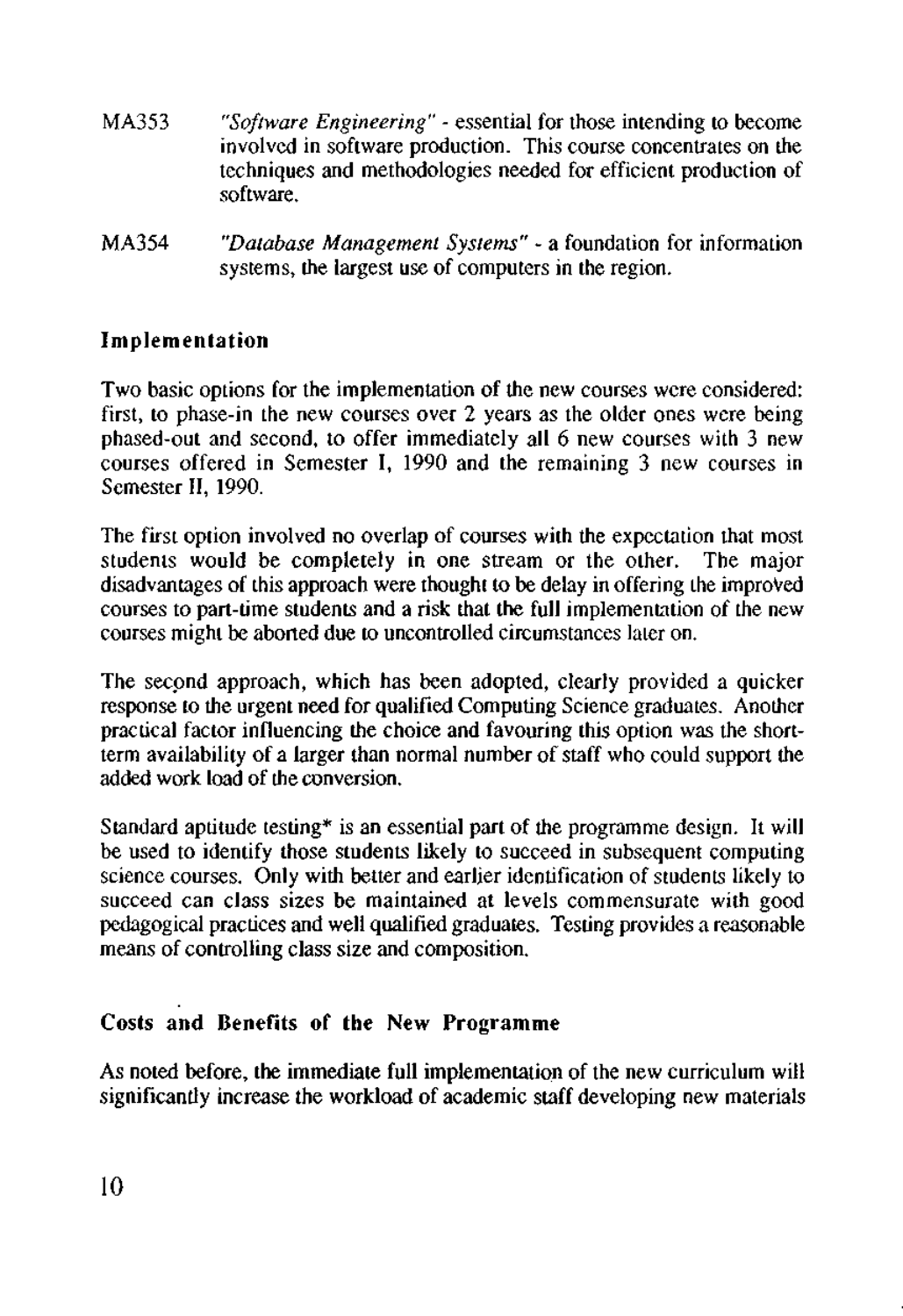for several courses simultaneously and dealing with difficulties in managing students already partially through their course. This increased workload may be partially mitigated by reduced class sizes (excluding MA153 which will continue to cater for 150-200 students).

From the students' perspective, some confusion is likely to exist for those who have partially completed their course(s). Selection of future courses by students, particularly when they have not completed the new lower level courses which are prerequisites for advanced courses, will be a problem. Some dissatisfaction, even perceptions of unjust exclusion from advanced courses, must be anticipated. Great care will be needed, therefore, to ensure fair and equitable treatment while providing the best and most appropriate educational opportunity for each student.

Balancing needs with available resources, providing a new level of quality graduates, and building an academic programme responsive to and consistent with regional needs means a need for reduced class sizes.

# **Anticipated Benefits**

Anticipated benefits of the new curriculum include:

- The quality of graduates, in each of the three options offered by the  $\overline{a}$ Department will be significantly enhanced.
- The numbers of graduates with majors in Computing Science should be appropriate for regional market needs for the forseeable future.
- Maximum use of academic resources will be achieved. No additional funding will be necessary although staff salaries need to be made competitive within the region. The programme would also benefit from a modest increase in other academic resources.
- The curriculum will be consistent with the objectives of a "university education" with a major in Computing Science and it should facilitate the USP graduate's success in more advanced programmes overseas.

These potential benefits will not be realised immediately, although the problems are likely to occur quickly and before any of the benefits are apparent.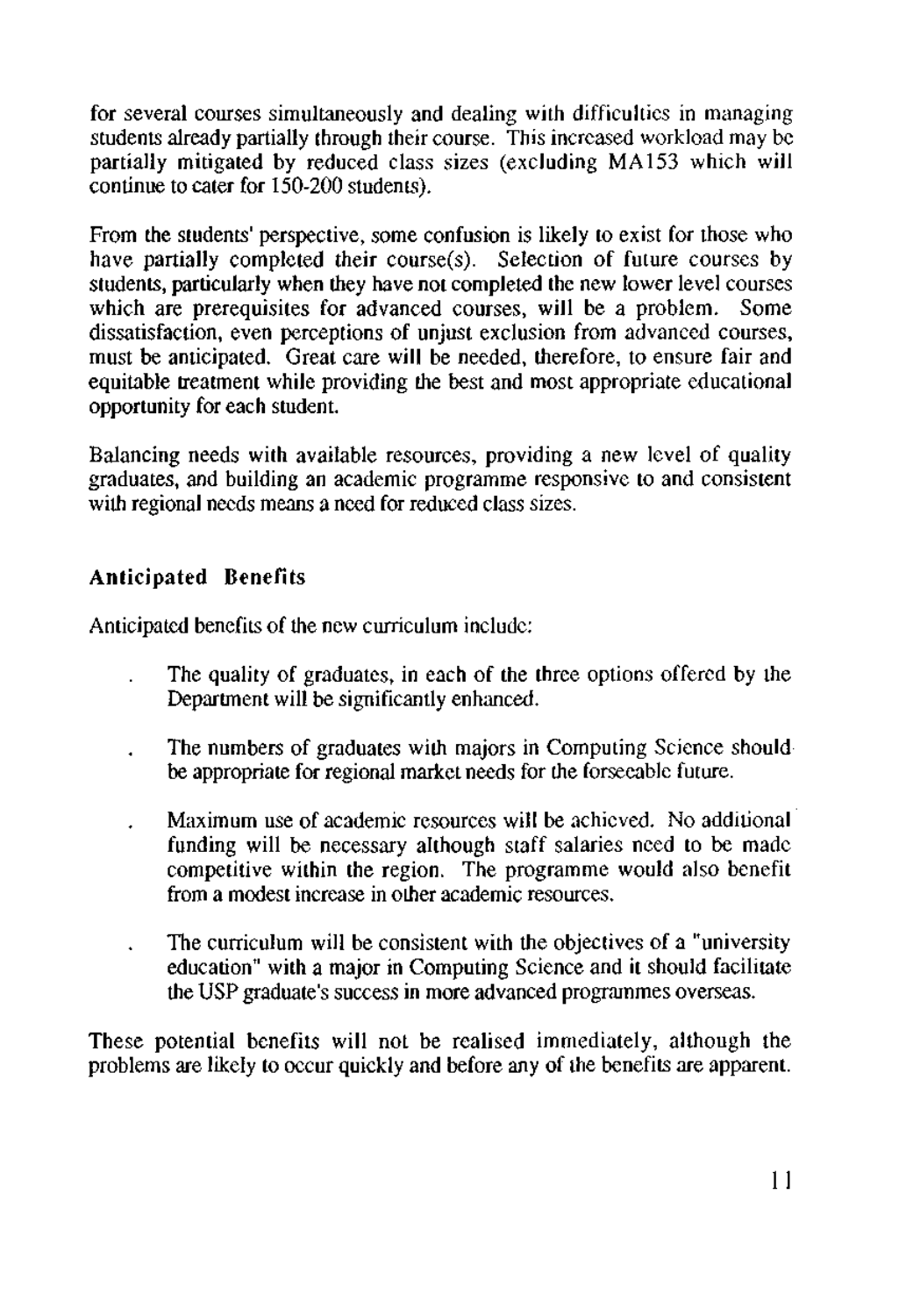Failure to persevere against pressures to reduce the impact of these "problems" could seriously jeopardize implementation.

# **Some Remaining Issues**

A number of significant issues remain to be addressed. Although the concerns described here are not unique to this programme, they are of particular importance when one considers the qualities expected to be developed in the education of computing professionals.

Foremost and most complex among these issues is that related to student attitudes regarding learning and how learning is valued and achieved. Students' concern for grades and qualifications; pressures such as continued financial support; comfort with the memorisation and regurgitation of facts; test anxiety and cheating all need to be addressed.

Computers facilitate mechanical reproduction (copying) of work and this is a particularly difficult problem. Although apologists explain away this behaviour by referring to the "sharing" or "communal" nature of island culture, real costs to the students remain. There appears to be an inadequate appreciation of the fact that such behaviour impedes an individual's true mastery of the material presented, invalidates assessments, differentially penalises the diligent, and perpetuates behaviour which may be socially (if not legally) unacceptable. In order to partially address this problem, a policy on "academic honesty", specifically to clarify the issue for computer related issues, is now under final consideration.\*

Another significant academic issue relates to the use of objective standards for testing. In order to ensure and document the attainment of skills and knowledge consistent with international standards, objective testing will be used. This may not be well understood, but it is essential to establish academic credibility in Computing Science. The design of appropriate test instruments will be another challenging task for the staff.

Early intervention in the education process, to enhance the students' skills in problem analysis and solution, is also urgently required. At present, these skills are underdeveloped in most students attempting to undertake Computing Science courses with the consequence that an excessive part of each course has to be devoted to non-content issues.